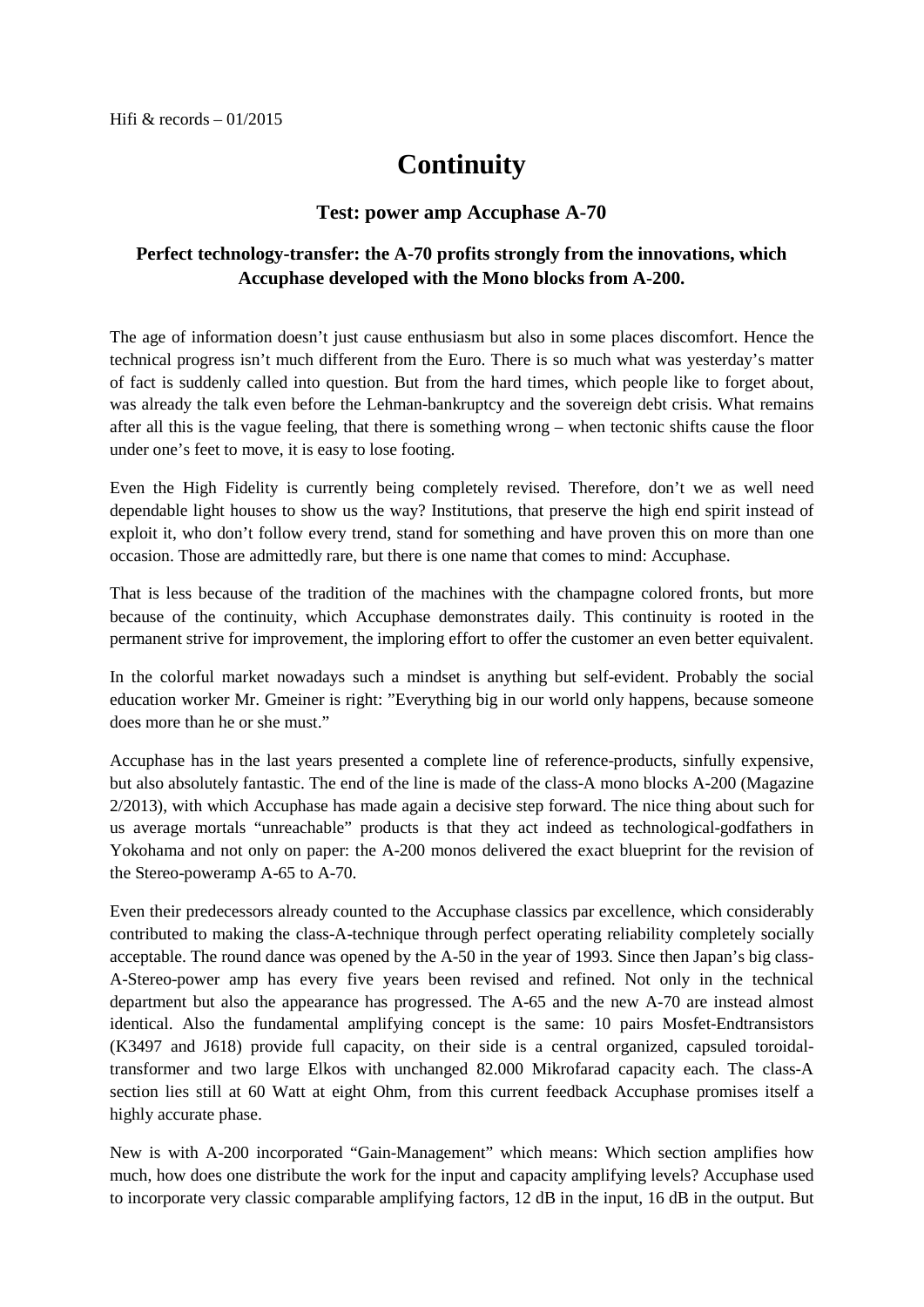the Japanese realized that it is sensible to relieve the output stage from the current amplification, because the input amplifier is more suited to this cause. This input amplifier can now in the A-70 contribute 22 dB to the total amplification, the output section merely 6 dB. Accuphase wants to even further diminish the noise floor of the already very quiet A-65. With the A-200 the Japanese have tackled a topic, which was earlier called the Archille's heel of their power amplifiers: the damping factor.

Operating reliability is priority in Yokohama, which is why Accuphase always had a relay in the speaker output. Just in case for all possible situations, or even the worst possible situation, the accidental short-circuit through the careless owner. Such a relay is anything but ideal for the internal resistance and when the coil of the Boucheron-link in the output makes its process dependent on the frequency, then the damping factor is neither high nor linear. Therefore there are no more relays in the A-70 protective circuit, but modern electric Mosfet switches. Furthermore, the producers looked out for as large cross sections as possible in the signal path, for example with the thick flat-wire-spool. With the now reached damping factor of 800 that is double that of the A-65, the topic should be once and for all closed.

Just like its predecessors the A-70 belongs to the all-rounders of the power amp-line and the equipment leaves no wishes unfulfilled. The input is switchable from symmetrical to asymmetrical and one can even select the XLR-Pin-allocation via a slide switch. For the amplification there are four levels to choose from max./ -3/ -6/ -12 dB. Three operating methods are possible: the normal stereo input, >>Dual Mono<< for bi-amping and the performance-enhancing bridge input, which more or less represents the exception. The large loudspeaker clamps for bi-wiring are available twice.

Typical for Accuphase are the perfectly made performance indications, with bars for the decibel and numerical Watt display, which one can view on its own or both at once. One can even turn off all of them, but the whole things is optically so very discreet that one has no desire to do so. The measurement covers three switchable performance parts up to 10/100/1000 Watt and is highly precise; the difference to our UPV-Analyzer in our lab (which costs double as the A-70) lies in the first measurement range in the hundredth, in the second range at one to two one-tenth and even at full capacity at about one Watt, meaning less than 0.5 percent.

For the test we received next to the A-70 also a preamp, C-3800 and the CD/SACD-Player DP-720, the power supply PS-520 for source and preamp is already present in our studio. Similar to the A-65 Test (Magazine 4/2010) the loudspeaker partner was a Magico V2, the wiring was conducted via Accuphase-cables and HMS Gran Finale Jubilee. We gave the set up ample time for warm up and play practice, which can truly take a couple of days.

The Accuphase-trio then played constantly: very cultivated, wonderfully balanced, in harmony with itself. The control of the >>big Power Amp<< was apparent, which radiated sovereignty, had color, without artificial beautification. The once slightly roundly-soft character of the A-50 has its followers, I know, but I wouldn't miss it for a second. And even without a direct comparison with an A-65, I tentatively hypothesize that the A-70 objectively makes everything a touch better – that she has without a doubt inherited from the A-200. Within the set up so that we could place the position of the A-70 we even exchanged the power amps, herein I was especially curious about a comparison: how my A-20V from the year 2000 would hold up. That the A-20V has a lower output, was something we tried to our best to keep in mind and therefore selected a musical program which wouldn't demand more than two to three Watt – this was for both power amps truly a very easy exercise. Still the A-70 continued to show a little more stability, seemed more mature – this was supposed to be expected. But that she also plays way more precise, especially in the high notes, and simultaneously appear less